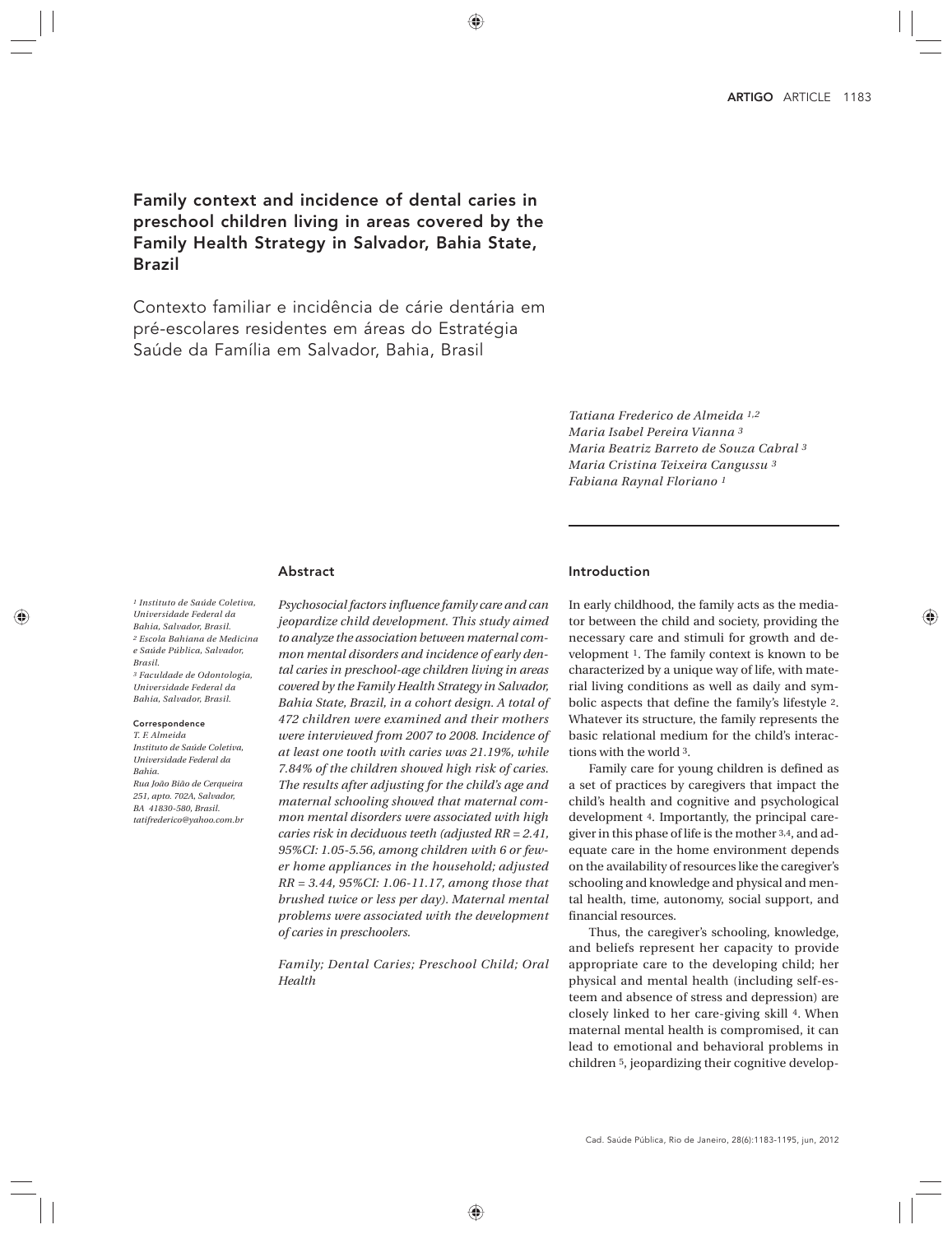ment 3 and reducing preventive care, including oral hygiene 6. Maternal mental problems are also associated with chronic illnesses like asthma 7 and malnutrition in children 8.

Common mental disorders (CMD) are characterized by such symptoms as insomnia, irritability, fatigue, forgetfulness, difficulty concentrating, and somatic complaints. Such symptoms can lead to functional incapacity that is comparable to or even worse than chronically illnesses 9. A study in Salvador, Bahia State, Brazil, showed 47.5% prevalence of any mental disorder in caregivers of children, with a predominance of anxiety disorders (32.8%), followed by mood disorders (26.1%), and substance abuse (10.1%) 10.

As for preschool health, dental caries is still a common disease of the deciduous dentition, of an infectious, multifactorial, and chronic nature. Early caries is defined as the presence of one or more decayed or restored tooth surfaces or extraction of any deciduous tooth in children 71 months of age or younger 11. Early caries affects not only oral health, since compromised deciduous dentition increases the risk of caries in the permanent teeth, but also the child's physical, emotional, and cognitive development 11. From the epidemiological perspective, caries was observed in 60% of Brazilian children at 5 years of age in 2004 12, and in Salvador, only 50% of 5-year-old children were caries-free in 2005 13.

Biological factors and behavioral attitudes related to the etiopathogenic mechanisms of early caries, like the presence of specific microorganisms, a sugar-rich diet, inadequate oral hygiene, and presence of enamel hypoplasias are well established 11. Living conditions and psychosocial aspects of the family context can also contribute to the development of caries, including mental disorders 14,15,16,17,18 and cognitive factors 19. Multivariate analyses and longitudinal studies on this topic are rare.

The current study aimed to analyze the association between maternal CMD and dental caries incidence in preschool-age children living in areas covered by the Family Health Strategy (FHS) in Salvador, considering the multiplicity of factors involved in this disease, including other aspects of the family context such as living conditions, behavioral attitudes, and family relations.

### Methods

#### Study design

The current study is a prospective cohort conducted in a fixed population in five areas cov-

ered by Family Health Units (FHU) in the city of Salvador. Data were collected in two stages, the first from July to December 2007 (baseline) and the second (follow-up) from July to September 2008. Participants were preschool-age children (18 to 60 months age range throughout the study period) and their respective mothers or principal caregivers (in the absence of the mother as the principal caregiver).

### Study population and area

The sample calculation used Statcalc from Epi Info version 6.04 (Centers for Disease Control and Prevention, Atlanta, USA), with dental caries as the outcome and family dysfunction defined as the presence of family alcoholism or maternal psychiatric disorder as the principal exposure variable, as in a previous study 16. The following statistical parameters were used: 95% confidence interval, 80% power, 5:1 ratio between exposure and non-exposure, 5% caries prevalence among the unexposed, and relative risk of 3. The sample was calculated at 498 children 18 to 48 months of age in 2007, but with an additional 10% to compensate for possible losses, such that the final sample size was set at 548 individuals.

The study used two-stage sampling: the first stage, by convenience, allowed selecting the health districts in Salvador (divided into 12 districts) and their FHU, plus the simple random sampling that allowed selecting children 18 to 48 months of age in 2007 covered by the FHS, including individuals from this age bracket enrolled in the FHU. FHS coverage in Salvador was approximately 20% of the population in 2007. Children comprising the sample were pre-selected, and the study only included those that allowed performing the oral examination after voluntary authorization by the mother or guardian, using a signed free and informed consent form. When the selected child was not located at the home at the time of the first visit by the data collection team, two more visits were scheduled, and a new child was only selected after a third visit without locating the original child. Exclusion criteria consisted of children with aversion to oral examination and children with systemic diseases and/or anomalies of the dentition.

In order to allow health districts with different socioeconomic and epidemiological profiles to participate in this sampling process, districts were classified according to the methodology proposed by Oliveira 20, as described previously 21. Four health districts with different socioeconomic profiles (classified according to schooling, basic sanitation, and infant mortality) were chosen according to the convenience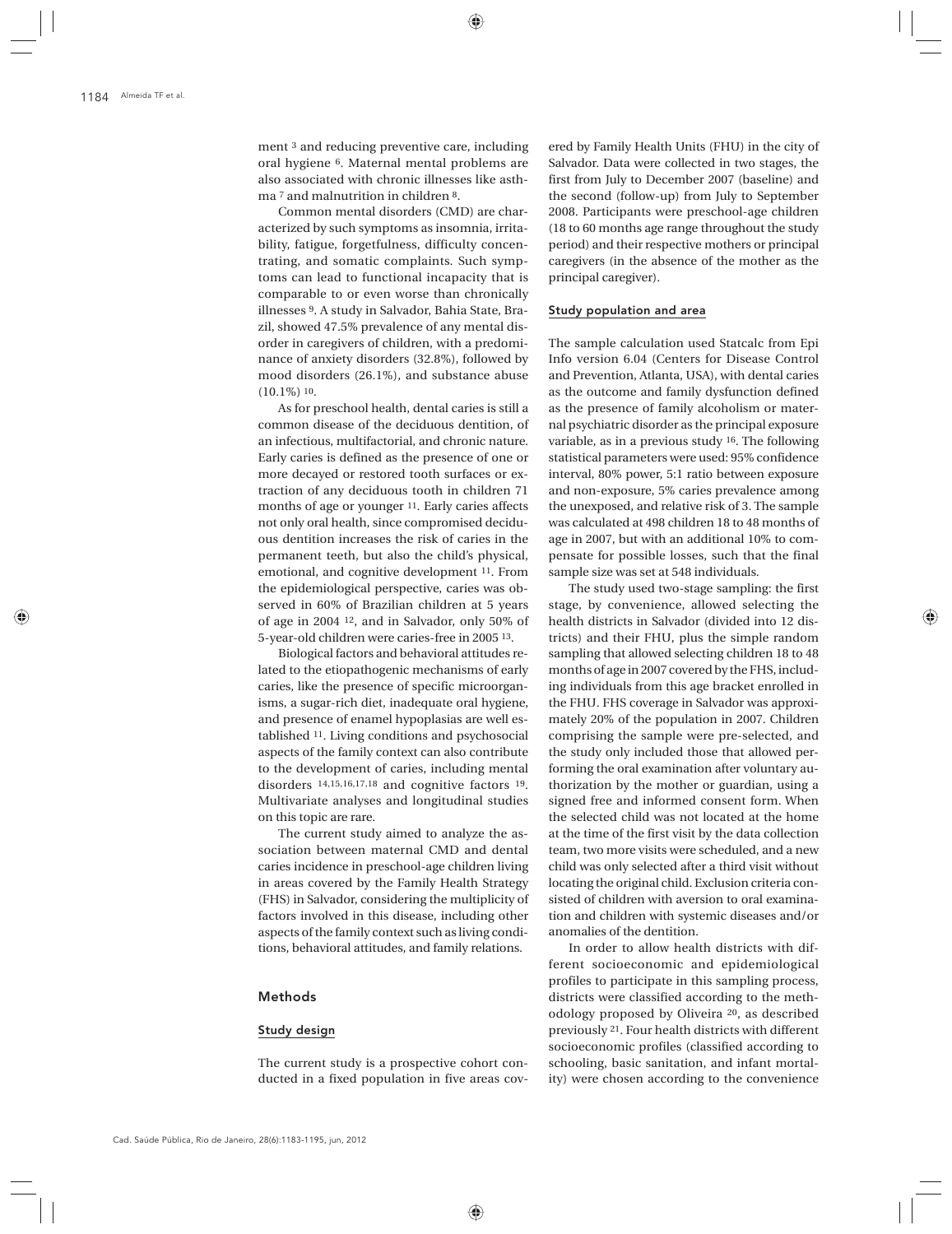of the research group at the School of Dentistry, Federal University in Bahia (FOUFBA) involved in this study: Barra-Rio Vermelho, Brotas, Pau da Lima, and Subúrbio-Ferroviário, where the coverage area for a FHU in each health district represented a collection site (chosen by convenience), except in Subúrbio Ferroviário, where it was necessary to include two areas from two FHU to complete the sample size, defined on the basis of coverage of children in this study's age bracket by the Community Health Workers' Program and FHS. The health districts were classified in four socioeconomic categories 20, hence the choice of four districts, representing the four categories. The Subúrbio-Ferroviário district had a total of 16 FHU, Barra-Rio Vermelho had 3, and Paula da Lima and Brotas had only one FHU each in the year 2007.

### Data source and collection

The first data collection stage took place in 2007, through home visits, with the participation of 11 teams, each consisting of two students (sixth semester or grater) from the Dentistry course at FOUFBA, who registered the data and performed the oral examinations, and Community Health Workers from the FHU areas. The teams were supervised by the group of dentist researchers in charge of the study. The second stage took place in 2008, with a minimum interval of six months between visits, and with eight teams participating. All teams participating in the two stages were trained to complete the questionnaire, and the examiners also underwent inter-examiner calibration before the data collection began and intra-examiner calibration through repetition of 10% of the examinations during collection. The study found statistical agreement rates for caries diagnosis greater than or equal to 95% and kappa statistic greater than or equal to 0.88 (95%CI: 0.72-0.95).

During the first stage, a questionnaire was applied to the children's mothers or caregivers (in cases of permanent absence of the former). The questionnaire included structured questions on: identification of the child and family members, socioeconomic characteristics, child's general health aspects, access to and use of dental services, oral hygiene, and eating habits. Maternal psychosocial characteristics, specifically presence of CMD, were also evaluated through the *Self-Report Questionnaire* (SRQ-20) 22. This instrument was proposed by the World Health Organization (WHO) to detect suspected cases of psychiatric illness in the population and has already been translated and validated for the Portuguese language by Mari & Williams 23, who

found a sensitivity of 85% and specificity of 80%. The questionnaire consists of 20 dichotomous questions (yes/no answers) related to CMD.

After the interview with the mothers, the children were examined for dental caries using a card with the deft and defs indices (mean number of decayed, missing, and filled deciduous teeth and surfaces) 24. The oral examination performed in the home setting was preceded by brushing with a toothbrush and dentifrice by the same members of the data collection team. Brushing was performed in an area with the best possible light, with the child sitting, using an oral mirror and WHO periodontal probe. This procedure was adopted in the visits in 2007 and 2008, when the same children were reexamined, except in cases of refusal or migration, in order to assess caries incidence.

## Data analysis

Two dependent variables were analyzed: dental caries incidence, measured as the occurrence of at least 1 new decayed deciduous tooth in an individual 25, and caries incidence in 3 or more teeth (high risk), representing the last tertile in the distribution of total number of new decayed teeth, considering the time between the first and second examinations. Caries incidence was defined as follows: the tooth was healthy at the first examination and "decayed", "missing", or "filled" at the second examination; or the deciduous tooth had not erupted at the first examination and was "decayed", "missing", or "filled" at the second examination.

The principal independent variable was the presence of maternal CMD, assessed by the SRQ-20 criteria 22, and exposure was defined as mothers/caregivers who answered affirmatively to eight or more questions on this questionnaire 23.

The covariables were classified in the category "Living Conditions", consisting of demographic and socioeconomic such as: child's age [less than 33 months (0), or 33 months or more (1) – evaluated as a potential confounder]; sex [female  $(0)$ , or male  $(1)$  – evaluated as a potential confounder]; maternal schooling [complete secondary or more (0), or incomplete secondary or less (1) – evaluated as a potential effect modifier]; number of residents per room [up to 1 person (0), or more than 1 person  $(1)$  – evaluated as a potential effect modifier]; number of home appliances in the household [more than 6 (0), 6 or less (1) – evaluated as a potential effect modifier], in the category "Caries History", through the covariable presence/absence of prior caries [no (0), or yes (1) – evaluated as a potential confounder], and in the "Lifestyle" category, including covari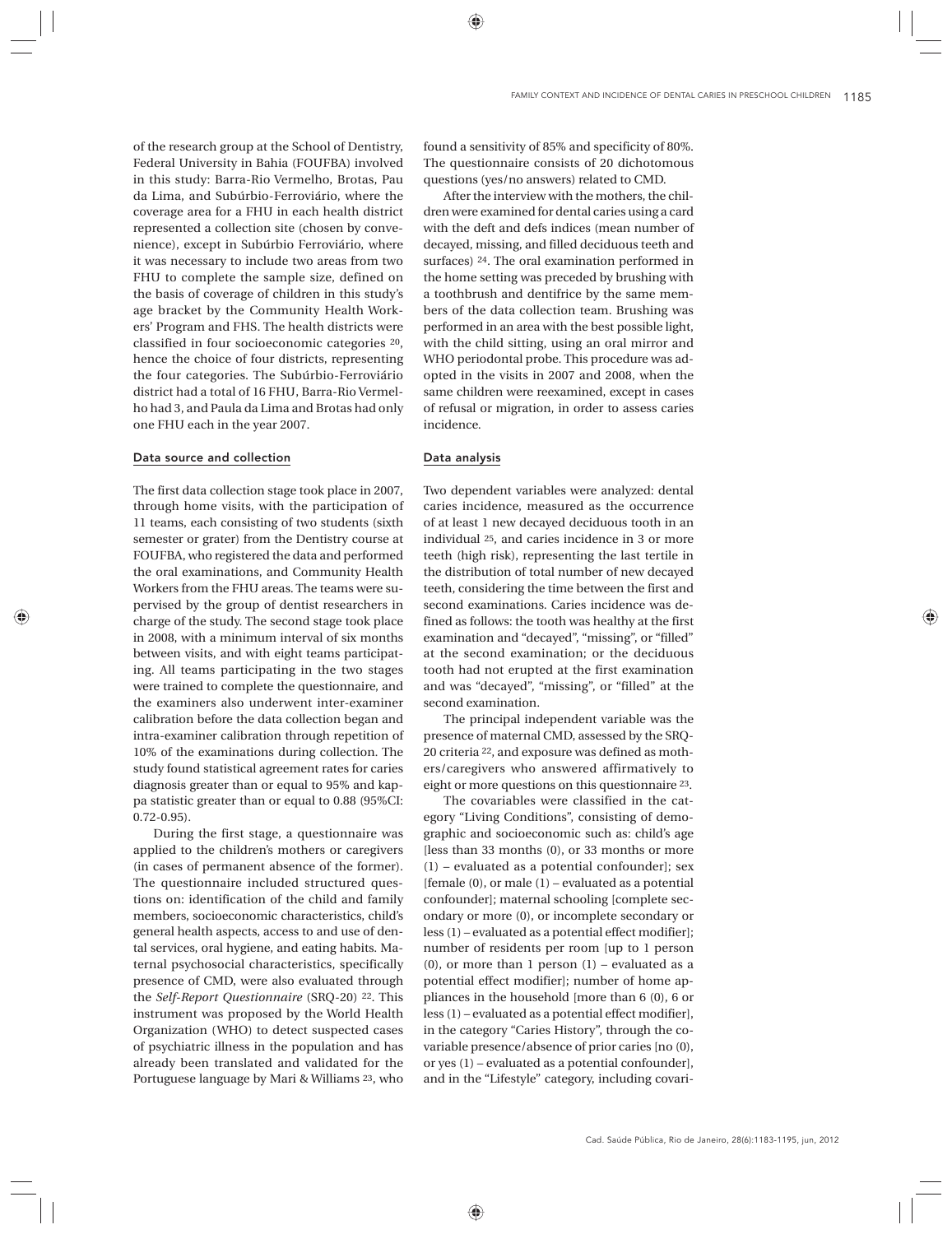ables related to behavioral attitudes and access to dental care, as: preventive or curative dental care [yes  $(0)$ , or no  $(1)$  – evaluated as a potential confounder]; daily tooth brushing frequency [twice or more  $(0)$ , or less than twice daily  $(1)$  – evaluated as a potential confounder]; nocturnal nursing [no (0), or yes (1) – evaluated as a potential confounder], and family relational covariables referring to maternal social support and mother-child relationship, including: maternal marital status [married or living with partner (0), or other status (1) – evaluated as a potential effect modifier], and presence of siblings in the child's age bracket [no (0), or yes (1) – evaluated as a potential effect modifier].

The data collection instruments were reviewed, and the data were keyed in with Epi Info, version 6.04. Data analysis used Stata 10 (Stata Corp., College Station, USA). An initial descriptive analysis of the target variables was performed. Next, stratified analysis was conducted for a preliminary evaluation of potential associations, estimating the crude associations (relative risks – RR – and confidence intervals – CI –, obtained by the Mantel-Haenszel statistic) between the independent variable and the dependent variables, as well as for the selected covariables. Potential effect modifiers were identified by verifying the difference in the estimated RR for each of the categories, at the statistically significant level (alpha = 0.05). The analysis of potential confounding variables showed whether they were associated simultaneously with the exposure among noncases and with the outcomes among the unexposed, considering a relative difference greater than 10% between the adjusted and crude measures for each covariable, for identification of confounding. Together with elements from the theoretical model and the literature, this statistical procedure contributed to the selection of the covariables used in modeling the multivariate analysis.

The method used for the multivariate analysis was unconditional logistic regression and the strategy for obtaining RR was application of robust Poisson regression 26. Statistical inference used 95%CI. The modeling procedure began with definition of the predictive model, based on the literature and the results of the stratified analysis. Interaction was analyzed using the backward modeling procedure 27. Effect modifiers were identified through the statistically significant results for an alpha of 0.05 in the maximum likelihood test for the difference in the deviations between the saturated and reduced models, considering each dependent variable separately. Analysis of confounding used the backward procedure, comparing the measures of associa-

tion and their respective confidence intervals for the saturated and reduced model. Covariables that produced a relative difference greater than 10% between the relative risks were considered confounders. Finally, the "best" models were obtained for estimating the RR that described the relationship between maternal CMD and caries incidence in 1 or more deciduous teeth and 3 or more teeth, controlled for effect modifiers and adjusted for confounders, with estimation of their 95%CI. After definition of the final logistic model, goodness of fit was calculated with the Hosmer-Lemeshow test.

# Ethical issues

The study was submitted to and approved by the Institutional Review Board of the Institute of Public Health, Federal University in Bahia (Instituto de Saúde Coletiva, Universidade Federal da Bahia).

# Results

This study included 472 preschool-age subjects (52.33% females), with age varying from 18 months at the beginning of the first data collection (mean 33 months,  $SD = 9.54$ ) in 2007 to 60 months (mean 39 months,  $SD = 10.63$ ) at the end of the second data collection in 2008. During the first wave, 528 children were examined and their mothers or principal caregivers were interviewed. Due to migration of families, during the second stage of the study, 472 (89.39%) children had their oral health reexamined, and there were no cases of refusal. This total represented 86.13% of the initially calculated sample size.

The children's biological mothers were the principal caregivers interviewed in this study (95.55%), and only in cases of permanent absence, other caregivers were interviewed, with maternal or paternal grandmothers representing all of these other cases (4,45%). The mothers' mean age was  $27$  years (SD = 6.39).

Mean caries incidence during the study period was 0.54 teeth (SD = 1.37). Caries incidence greater than or equal to 1 tooth occurred in 21.19% of the children, who had a baseline caries prevalence of 16.53%. A total of 7.84% of the children showed high risk of caries (in 3 or more teeth).

Prevalence of maternal CMD according to the SRQ-20 was 31.36%. As for living conditions, 43.86% of the children lived in households with 1 or more family member per room, 60.59% were children of mothers with incomplete secondary schooling or less, and 54.87% had 6 home ap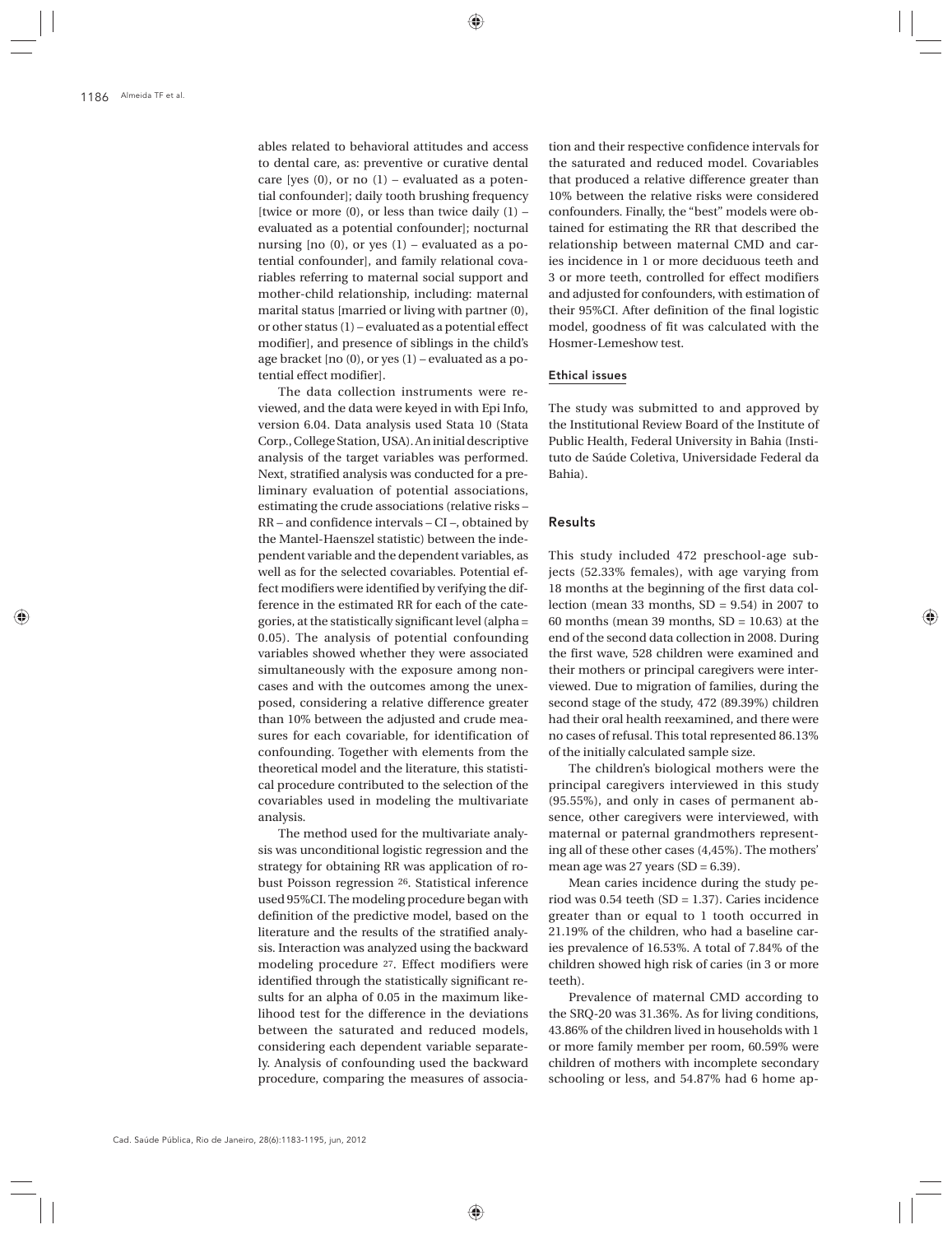pliances or fewer. As for lifestyle, especially family relational characteristics, 19.28% had siblings in the same age bracket, 69.70% of the mothers were married or living with a partner; and concerning the children's dental care and behavioral attitudes, 65.89% had never received any dental care, 42.16% were nursed at night, and 37.71% brushed their teeth less than twice a day.

Among children of mothers with suspected CMD, there were more boys than girls, and the majority were 33 months of age or older. The majority of these mothers had incomplete secondary schooling or less, had 6 or fewer home appliances, lived in homes with approximately 1 person per room, and were married or living with a partner. A major portion of these children did not have siblings in their same age bracket, had never received any dental care, brushed their teeth twice or more per day, were not nursed at night, and did not have dental caries (Table 1).

Analysis of bivariate association did not show statistically significant associations between maternal CMD and caries incidence in 1 or more deciduous teeth (RR = 1.08, 95%CI: 0.75-1.56) or 3 or more deciduous teeth (RR = 1.49, 95%CI: 0.80- 2.79) (Tables 2 and 3).

In the stratified analysis of the principal association, considering both outcomes (caries incidence in 1 or more teeth and 3 or more teeth), the covariable "number of home appliances" acted as an effect modifier (Tables 2 and 3).

Multivariate analysis showed that the covariable "number of home appliances" acted as an effect modifier in the association between maternal CMD and caries incidence in 1 or more teeth, and that none of the covariables acted as a confounder. This analysis also showed that maternal CMD was not associated with incidence of dental caries in 1 or more deciduous teeth, even after adjusting for child's age and maternal schooling, while this adjustment was performed on the basis of the literature (adjusted  $RR = 1.42$ , 95%CI: 0.89-2.27 for households with 6 home appliances or fewer) (Table 4).

The covariables "number of home appliances" and frequency of daily brushing appeared as effect modifiers for the association between maternal CMD and caries incidence in 3 or more teeth, and none of the covariables behaved as a confounder of this association in the multivariate analysis. Still, due to the insufficient sample size, no models were generated that considered the interactions simultaneously. The results after adjusting for the child's age and maternal schooling (based on the literature) showed a positive association between maternal CMD and caries incidence in 3 or more deciduous teeth among children with 6 or fewer home appliances in the household (adjusted RR = 2.41, 95%CI: 1.05-5.56) (Table 5) and children that brushed less than twice a day (adjusted RR = 3.44, 95%CI: 1.06- 11.17) (Table 6).

The goodness-of-fit tests showed a good fit between the data and models.

## **Discussion**

The study's results showed that preschool-age children living in low-income areas covered by the FHS and whose mothers had common mental disorders showed high risk of developing early caries.

Although young children with adverse living conditions are subject to increased risk of developing caries, not all of them present this condition 19. Recent studies have searched for the reasons, emphasizing psychosocial factors. Parental stress has been reported as a potential risk factor for caries in preschool children 14,17,18, and parents' and caregivers' cognitive characteristics have also been associated with caries in this group 19. Other psychosocial factors, like alcohol abuse in the family and maternal psychiatric disorders have been associated with this condition 14,15,16. Quiñonez et al. 18 also observed that severe early caries was associated with psychosocial alterations, as in the current study.

Biological and behavioral mechanisms that trigger early caries are well-established, related to colonization with *Streptococcus mutans*, immature enamel, hypoplasias, sugar intake, and inadequate oral hygiene 11. Psychosocial factors represent a group of determinants that can influence the behavioral attitudes and biological mechanisms directly involved in the etiopathogenesis of early caries. This influence may occur through psychological processes, capable of interfering in the family's capacity to care for the developing child 6,16, or through biological processes, since psychosocial factors in the family setting can trigger stressful phenomena, resulting in immune alterations, like a reduction in the production of specific antibodies 18, which can contribute to the appearance of caries.

Mothers are the principal caregivers of children in the family context 3,4, and the adequacy of this care depends on their mental health 4. Mental disorders frequently cause fatigue, reduce concentration and psychomotor capacity, trigger feelings of discouragement and self-neglect, and alter the positive interaction between mother and child 28. Maternal mental problems are associated with a reduction in preventive parenting practices in the family environment, like inappropriate oral hygiene and inconsistent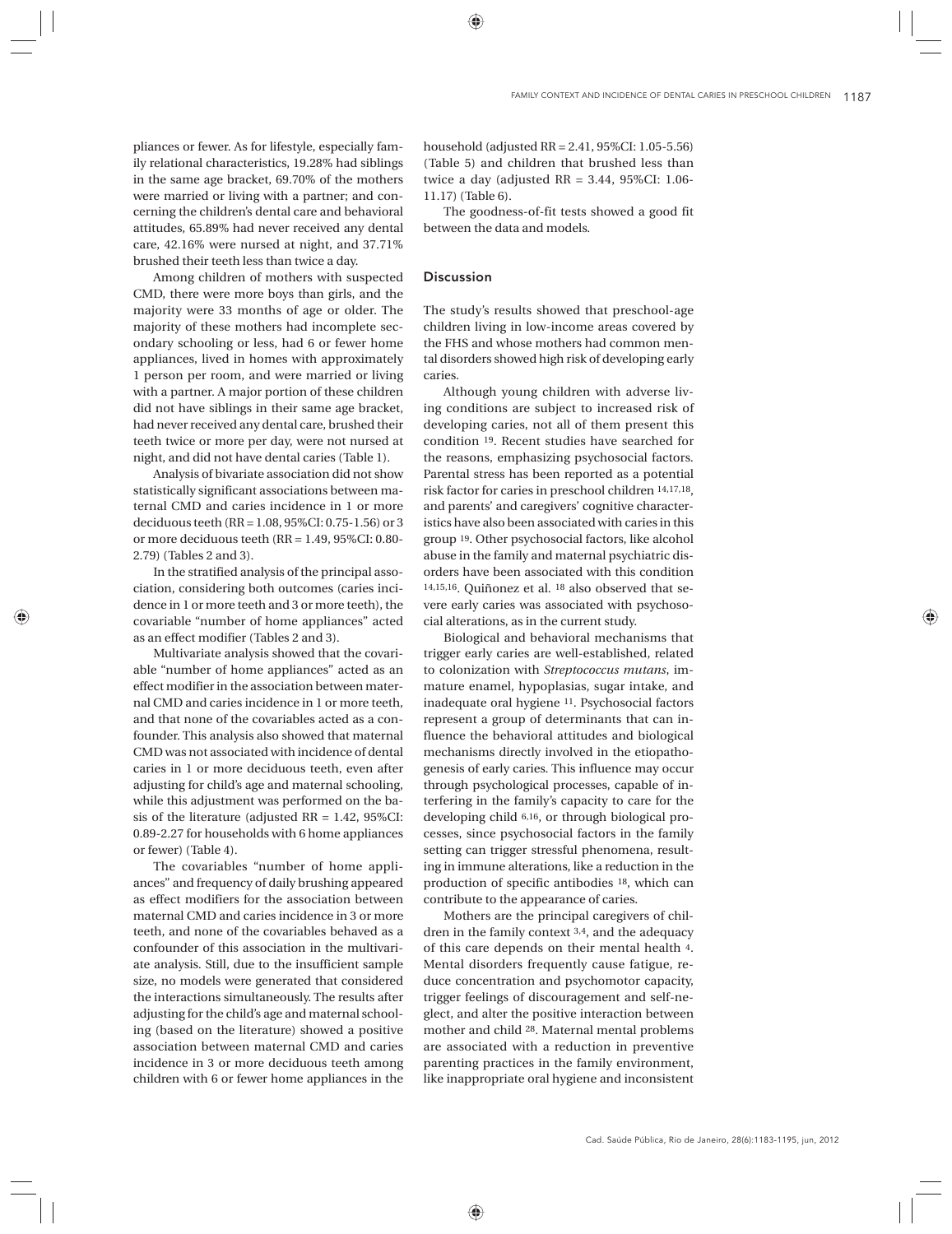Characteristics of the study population according to presence of maternal common mental disorders (CMD). Salvador, Bahia State, Brazil, 2007-2008 (n = 472).

| Covariables                                                                           | <b>Maternal CMD</b>  |       |                       |       | p-value * |
|---------------------------------------------------------------------------------------|----------------------|-------|-----------------------|-------|-----------|
|                                                                                       | Absent ( $n = 324$ ) |       | Present ( $n = 148$ ) |       |           |
|                                                                                       | n                    | %     | n                     | ℅     |           |
| Living conditions - demographic and socioeconomic covariables                         |                      |       |                       |       |           |
| and caries experience                                                                 |                      |       |                       |       |           |
| Age (months)                                                                          |                      |       |                       |       |           |
| < 33                                                                                  | 162                  | 50.00 | 72                    | 48.65 | 0.785     |
| $\geq$ 33 months                                                                      | 162                  | 50.00 | 76                    | 51.35 |           |
| Sex                                                                                   |                      |       |                       |       |           |
| Female                                                                                | 176                  | 54.32 | 71                    | 47.97 | 0.200     |
| Male                                                                                  | 148                  | 45.68 | 77                    | 52.03 |           |
| Maternal schooling                                                                    |                      |       |                       |       |           |
| $\geq$ complete secondary                                                             | 139                  | 42.90 | 47                    | 31.76 | 0.022     |
| $\leq$ incomplete secondary                                                           | 185                  | 57.10 | 101                   | 68.24 |           |
| Total home appliances                                                                 |                      |       |                       |       |           |
| > 6                                                                                   | 156                  | 48.15 | 57                    | 38.51 | 0.051     |
| $\leq 6$                                                                              | 168                  | 51.85 | 91                    | 61.49 |           |
| Number of household residents per room                                                |                      |       |                       |       |           |
| $\leq$ 1                                                                              | 186                  | 57.41 | 79                    | 53.38 |           |
| >1                                                                                    | 138                  | 42.59 | 69                    | 46.62 | 0.413     |
| Prior caries experience                                                               |                      |       |                       |       |           |
| No                                                                                    | 272                  | 83.95 | 122                   | 82.43 | 0.680     |
| Yes                                                                                   | 52                   | 16.05 | 26                    | 17.57 |           |
| Lifestyle - dental care access, behavioral, and relational covariables<br>Dental care |                      |       |                       |       |           |
| Yes                                                                                   | 114                  | 35.19 | 47                    | 31.76 | 0.466     |
| No                                                                                    | 210                  | 64.81 | 101                   | 68.24 |           |
| Daily brushing                                                                        |                      |       |                       |       |           |
| $\geq$ Twice                                                                          | 206                  | 63.58 | 88                    | 59.46 | 0.391     |
| < Twice                                                                               | 118                  | 36.42 | 60                    | 40.54 |           |
| Nocturnal nursing                                                                     |                      |       |                       |       |           |
| No                                                                                    | 193                  | 59.57 | 80                    | 54.05 | 0.260     |
| Yes                                                                                   | 131                  | 40.43 | 68                    | 45.95 |           |
| Maternal marital status                                                               |                      |       |                       |       |           |
| Married/Living with partner                                                           | 236                  | 72.84 | 93                    | 62.84 | 0.028     |
| Other                                                                                 | 88                   | 27.16 | 55                    | 37.16 |           |
| Siblings in child's age bracket                                                       |                      |       |                       |       |           |
| No                                                                                    | 259                  | 79.94 | 122                   | 82.43 | 0.524     |
| Yes                                                                                   | 65                   | 20.06 | 26                    | 17.57 |           |
| Caries incidence                                                                      |                      |       |                       |       |           |
| Caries incidence in 1 tooth or more                                                   |                      |       |                       |       |           |
| No                                                                                    | 257                  | 79.32 | 115                   | 77.70 | 0.690     |
| Yes                                                                                   | 67                   | 20.68 | 33                    | 22.30 |           |
| Caries incidence in 3 teeth or more                                                   |                      |       |                       |       |           |
| No                                                                                    | 302                  | 93.21 | 133                   | 89.86 | 0.210     |
| Yes                                                                                   | 22                   | 6.79  | 15                    | 10.14 |           |
|                                                                                       |                      |       |                       |       |           |

\* p-value for the Mantel Haenszel chi-square test.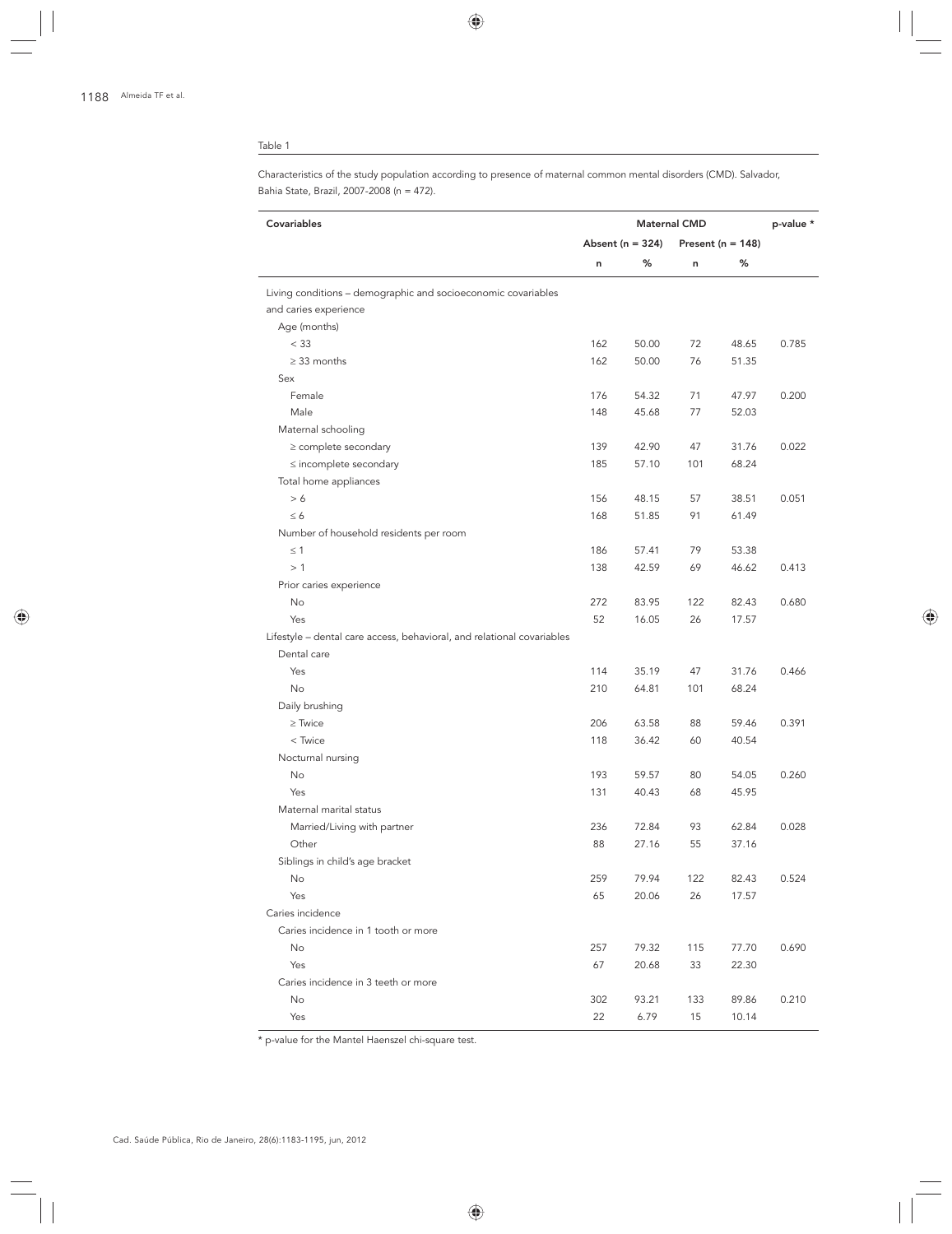Crude and adjusted relative risks (RR) according to target covariables between maternal common mental disorders (CMD) and caries incidence in 1 tooth or more in preschoolers and respective 95% confidence intervals (95%CI). Salvador, Bahia State, Brazil, 2007-2008 (n = 472).

| Covariables                                                        | n   | ℅     | <b>RR</b> | Caries incidence in 1 tooth or more<br>95%CI |
|--------------------------------------------------------------------|-----|-------|-----------|----------------------------------------------|
| Crude association                                                  | 472 |       | 1.08      | $0.75 - 1.56$                                |
| Living conditions - demographic and socioeconomic                  |     |       |           |                                              |
| covariables and caries experience                                  |     |       |           |                                              |
| Age (months)                                                       |     |       |           |                                              |
| < 33                                                               | 234 | 49.58 | 0.96      | $0.52 - 1.79$                                |
| $\geq$ 33                                                          | 238 | 50.42 | 1.15      | $0.73 - 1.81$                                |
| Adjusted association                                               |     |       | 1.07      | $0.74 - 1.55$                                |
| Sex                                                                |     |       |           |                                              |
| Female                                                             | 247 | 52.33 | 1.03      | $0.60 - 1.74$                                |
| Male                                                               | 225 | 47.67 | 1.12      | $0.67 - 1.86$                                |
| Adjusted association                                               |     |       | 1.08      | 0.74-1.56                                    |
| Maternal schooling                                                 |     |       |           |                                              |
| $\geq$ Complete secondary                                          | 186 | 39.41 | 0.83      | 0.38-1.79                                    |
| $\leq$ Incomplete secondary                                        | 286 | 60.59 | 1.13      | $0.74 - 1.73$                                |
| Adjusted association                                               |     |       | 1.04      | $0.72 - 1.51$                                |
| Total home appliances                                              |     |       |           |                                              |
| > 6                                                                | 213 | 45.13 | 0.67      | $0.34 - 1.29$                                |
| $\leq 6$                                                           | 259 | 54.87 | 1.48      | $0.92 - 2.37$                                |
| Adjusted association                                               |     |       | 1.08      | $0.74 - 1.58$                                |
| Number of household residents per room                             |     |       |           |                                              |
| $\geq$ 1                                                           | 265 | 66.14 | 1.28      | $0.77 - 2.14$                                |
| >1                                                                 | 207 | 33.86 | 0.88      | $0.52 - 1.51$                                |
| Adjusted association                                               |     |       | 1.07      | 0.74-1.54                                    |
| Prior caries experience                                            |     |       |           |                                              |
| No                                                                 | 394 | 83.47 | 0.97      | $0.60 - 1.57$                                |
| Yes                                                                | 78  | 16.53 | 1.24      | $0.75 - 2.06$                                |
| Adjusted association                                               |     |       | 1.06      | $0.74 - 1.51$                                |
| Lifestyle - dental care, behavioral, and relational<br>covariables |     |       |           |                                              |
| Dental care                                                        |     |       |           |                                              |
| Yes                                                                | 161 | 34.11 | 0.84      | $0.41 - 1.75$                                |
| <b>No</b>                                                          | 311 | 65.89 | 1.81      | $0.77 - 1.82$                                |
| Adjusted association                                               |     |       | 1.07      | $0.74 - 1.55$                                |
| Daily brushing                                                     |     |       |           |                                              |
| $\ge$ Twice                                                        | 294 | 62.29 | 1.09      | $0.69 - 1.72$                                |
| $<$ Twice                                                          | 178 | 37.71 | 1.07      | $0.57 - 2.02$                                |
| Adjusted association                                               |     |       | 1.09      | $0.75 - 1.57$                                |
| Nocturnal nursing                                                  |     |       |           |                                              |
| No                                                                 | 273 | 57.84 | 1.05      | $0.63 - 1.75$                                |
| Yes                                                                | 199 | 42.16 | 1.10      | $0.64 - 1.89$                                |
| Adjusted association                                               |     |       | 1.07      | 0.74-1.56                                    |
| Maternal marital status                                            |     |       |           |                                              |
| Married/Living with partner                                        | 329 | 69.7  | 1.30      | $0.82 - 2.04$                                |
| Other                                                              | 143 | 30.3  | 0.73      | 0.39-1.38                                    |
| Adjusted association                                               |     |       | 1.05      | $0.73 - 1.52$                                |
| Siblings in child's age bracket                                    |     |       |           |                                              |
| No                                                                 | 381 | 80.72 | 1.16      | 0.78-1.73                                    |
| Yes                                                                | 91  | 19.28 | 0.71      | 0.26-1.97                                    |
| Adjusted association                                               |     |       | 1.08      | $0.74 - 1.56$                                |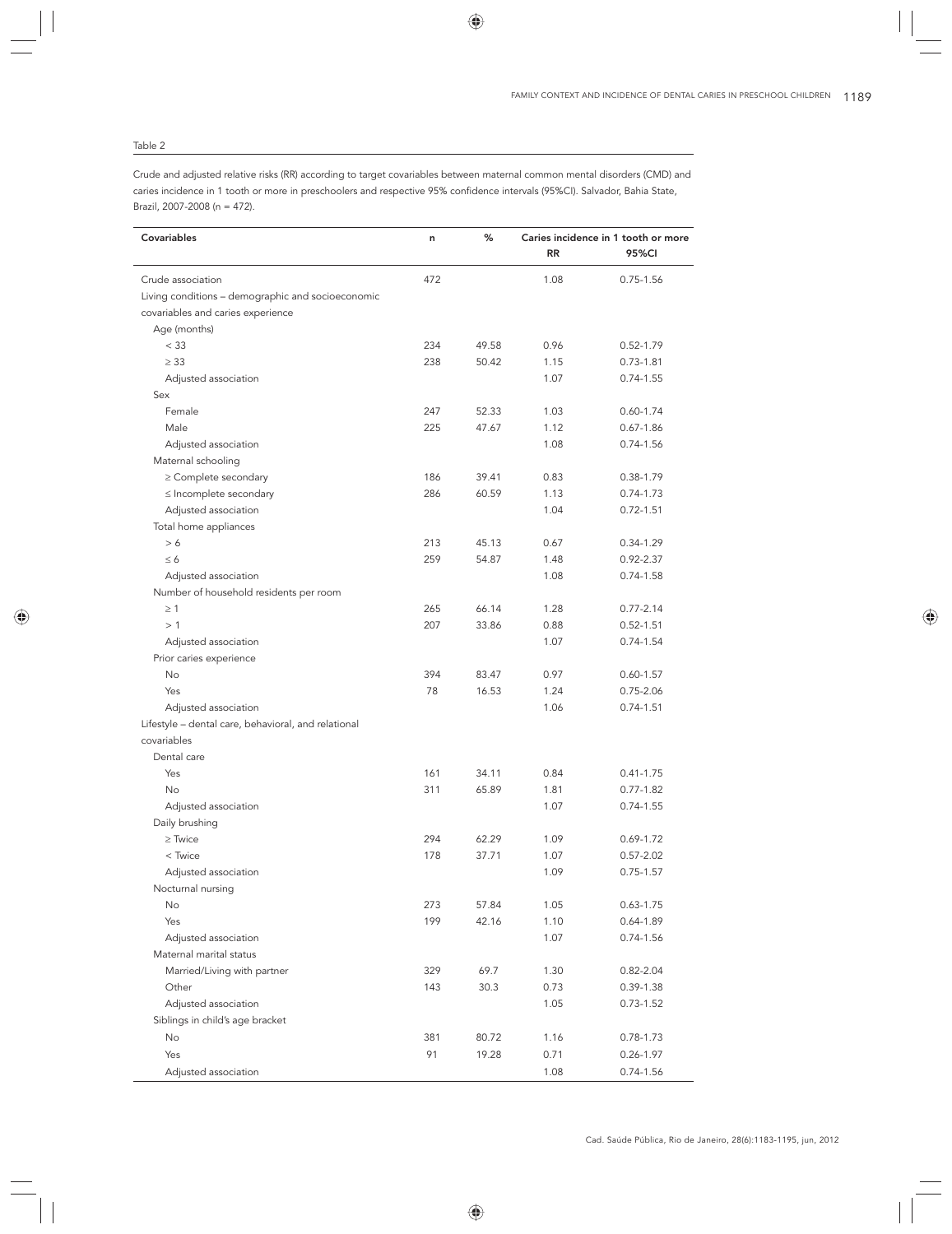Crude and adjusted relative risks (RR) according to target covariables between maternal common mental disorders (CMD) and caries incidence in 3 teeth or more in preschoolers and respective 95% confidence intervals (95%CI). Salvador, Bahia State, Brazil, 2007-2008 (n = 472).

| Covariables                                                        | n   | ℅     | Caries incidence in 3 tooth or more |               |  |
|--------------------------------------------------------------------|-----|-------|-------------------------------------|---------------|--|
|                                                                    |     |       | <b>RR</b>                           | 95%CI         |  |
| Crude association                                                  | 472 |       | 1.49                                | $0.80 - 2.79$ |  |
| Living conditions - Demographic and socioeconomic                  |     |       |                                     |               |  |
| covariables and caries experience                                  |     |       |                                     |               |  |
| Age (months)                                                       |     |       |                                     |               |  |
| < 33                                                               | 234 | 49.58 | 1.41                                | 0.48-4.15     |  |
| $\geq$ 33                                                          | 238 | 50.42 | 1.52                                | $0.71 - 3.27$ |  |
| Adjusted association                                               |     |       | 1.48                                | 0.79-2.77     |  |
| Sex                                                                |     |       |                                     |               |  |
| Female                                                             | 247 | 52.33 | 1.34                                | 0.56-3.21     |  |
| Male                                                               | 225 | 47.67 | 1.71                                | $0.69 - 4.25$ |  |
| Adjusted association                                               |     |       | 1.5                                 | $0.80 - 2.83$ |  |
| Maternal schooling                                                 |     |       |                                     |               |  |
| $\geq$ complete secondary                                          | 186 | 39.41 | 1.69                                | $0.52 - 5.52$ |  |
| $\leq$ incomplete secondary                                        | 286 | 60.59 | 1.34                                | $0.64 - 2.81$ |  |
| Adjusted association                                               |     |       | 1.43                                | $0.76 - 2.68$ |  |
| Total home appliances                                              |     |       |                                     |               |  |
| > 6                                                                | 213 | 45.13 | 0.63                                | $0.19 - 2.14$ |  |
| $\leq 6$                                                           | 259 | 54.87 | 2.46                                | 1.08-5.62     |  |
| Adjusted association                                               |     |       | 1.50                                | 0.78-2.88     |  |
| Number of household residents per room                             |     |       |                                     |               |  |
| $\leq$ 1                                                           | 265 | 66.14 | 2.12                                | $0.90 - 5.01$ |  |
| >1                                                                 | 207 | 33.86 | 1.00                                | 0.39-2.55     |  |
| Adjusted association                                               |     |       | 1.48                                | 0.79-2.76     |  |
| Prior caries experience                                            |     |       |                                     |               |  |
| No                                                                 | 394 | 83.47 | 1.37                                | 0.58-3.22     |  |
| Yes                                                                | 78  | 16.53 | 1.56                                | $0.65 - 3.71$ |  |
| Adjusted association                                               |     |       | 1.46                                | $0.79 - 2.67$ |  |
| Lifestyle - dental care, behavioral, and relational<br>covariables |     |       |                                     |               |  |
| Dental care                                                        |     |       |                                     |               |  |
| Yes                                                                | 161 | 34.11 | 1.39                                | $0.43 - 4.51$ |  |
| <b>No</b>                                                          | 311 | 65.89 | 1.53                                | $0.73 - 3.20$ |  |
| Adjusted association                                               |     |       | 1.48                                | 0.79-2.78     |  |
| Daily brushing                                                     |     |       |                                     |               |  |
| $\geq$ Twice                                                       | 294 | 62.29 | 1.04                                | $0.47 - 2.30$ |  |
| < Twice                                                            | 178 | 37.71 | 3.44                                | 1.05-11.30    |  |
| Adjusted association                                               |     |       | 1.52                                | 0.81-2.87     |  |
| Nocturnal nursing                                                  |     |       |                                     |               |  |
| <b>No</b>                                                          | 273 | 57.84 | 1.03                                | 0.41-2.59     |  |
| Yes                                                                | 199 | 42.16 | 2.17                                | 0.88-5.36     |  |
| Adjusted association                                               |     |       | 1.49                                | 0.79-2.81     |  |
| Maternal marital status                                            |     |       |                                     |               |  |
| Married/Living with partner                                        | 329 | 69.7  | 1.74                                | 0.84-3.62     |  |
| Other                                                              | 143 | 30.3  | 1.07                                | $0.32 - 3.61$ |  |
| Adjusted association                                               |     |       | 1.52                                | $0.81 - 2.83$ |  |
| Siblings in child's age bracket                                    |     |       |                                     |               |  |
| No                                                                 | 381 | 80.72 | 1.42                                | 0.70-2.84     |  |
| Yes                                                                | 91  | 19.28 | 1.88                                | $0.45 - 7.81$ |  |
| Adjusted association                                               |     |       | 1.49                                | 0.80-2.79     |  |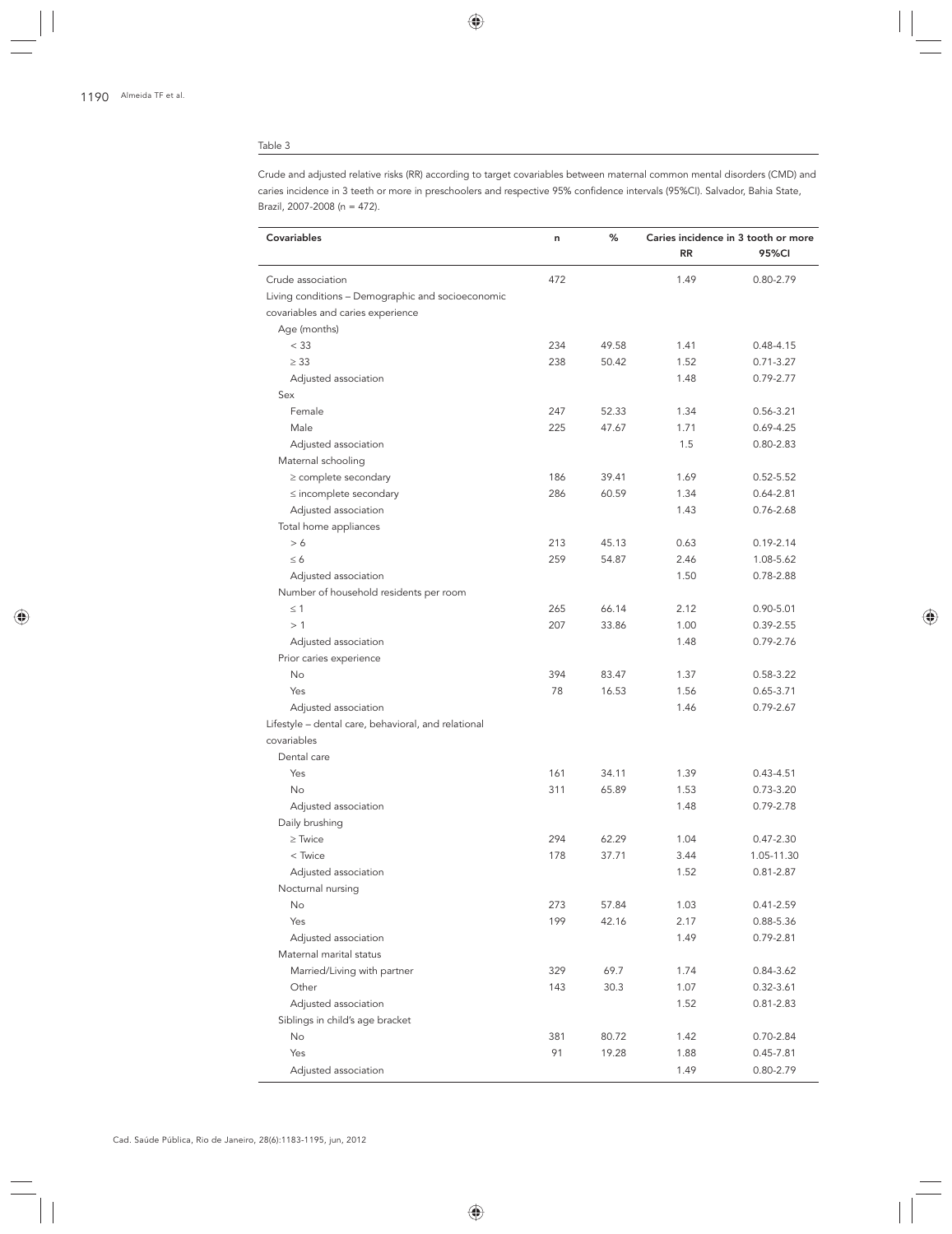Crude and adjusted relative risks (RR) and respective 95% confidence intervals (95%CI) for the association between maternal common mental disorders (CMD) and caries incidence in 1 tooth or more in preschoolers, according to total number of home appliances in the household, based on robust Poisson regression, Salvador, Bahia State, Brazil, 2007-2008 (n = 472).

| <b>Maternal CMD</b>                               | Total home appliances in household |                 |                    |               |  |
|---------------------------------------------------|------------------------------------|-----------------|--------------------|---------------|--|
|                                                   |                                    | $> 6 (n = 213)$ | $\leq 6$ (n = 259) |               |  |
|                                                   | <b>RR</b>                          | 95%CI           | <b>RR</b>          | 95%CI         |  |
| Model 1 (Maternal CMD)                            |                                    |                 |                    |               |  |
| Present                                           | 0.67                               | $0.34 - 1.29$   | 1.48               | $0.92 - 2.37$ |  |
| Model 2 (Maternal CMD, adjusted for child's age * |                                    |                 |                    |               |  |
| and maternal schooling **)                        |                                    |                 |                    |               |  |
| Present                                           | 0.65                               | $0.34 - 1.26$   | 1.42               | 089-227       |  |

\* Covariable included in the modeling according to the categories: < 33 months (0), or ≥ 33 months (1);

\*\* Covariable included in the modeling according to the categories: ≥ complete secondary schooling (0), or ≤ incomplete secondary (1).

#### Table 5

Crude and adjusted relative risks (RR) and respective 95% confidence intervals (95%CI) for the association between maternal common mental disorders (CMD) and caries incidence in 3 teeth or more in preschoolers, according to total number of home appliances in the household, based on robust Poisson regression, Salvador, Bahia State, Brazil, 2007-2008 (n = 472).

| <b>Maternal CMD</b>                                                             | Total home appliances |                 |                    |           |
|---------------------------------------------------------------------------------|-----------------------|-----------------|--------------------|-----------|
|                                                                                 |                       | $> 6 (n = 213)$ | $\leq 6$ (n = 259) |           |
|                                                                                 | <b>RR</b>             | 95%CI           | <b>RR</b>          | 95%CI     |
| Model 1 (Maternal CMD)                                                          |                       |                 |                    |           |
| Present                                                                         | 0.63                  | $0.19 - 2.14$   | 2.46               | 1.08-5.63 |
| Model 2 (Maternal CMD, adjusted for child's age * and<br>maternal schooling **) |                       |                 |                    |           |
| Present                                                                         | 0.62                  | $0.18 - 2.10$   | 2.41               | 1.05-5.56 |

\* Covariable included in the modeling according to the categories: < 33 months (0), or ≥ 33 months (1);

\*\* Covariable included in the modeling according to the categories: ≥ complete secondary schooling (0), or ≤ incomplete secondary (1).

discipline 6; mothers with mental alterations show a reduction in their own oral health care, and this is related to more problems with the oral health of their children 29; mothers' positive attitudes towards their own oral health and that of their children leads to less caries experience and periodontal disease, as well as to better oral hygiene habits 30. Such psychological mechanisms, especially the neuroendocrine mechanisms triggering immune dysfunctions related to dental caries and resulting from psychosocial factors, still require more in-depth investigation 18.

It is difficult to compare the incidence of at least 1 decayed deciduous tooth according to

this study (21.19%) with the results other studies, due to the scarcity of longitudinal studies on early caries, the difference in follow-up periods, and lack of standardization of indices and case definitions. In Salvador, Cabral 31 found a 22.6% incidence of new carious lesions in a cohort study following children up to 30 months of age in public and private daycare centers for some 9 months. Skeie et al. 32 observed a 40.1% incidence of new caries in children 3 to 5 years of age during two years of follow-up in Norway. As for caries experience in the children in our study, we found a baseline prevalence of 16.53%, similar to the results published by Declerk et al. 33 for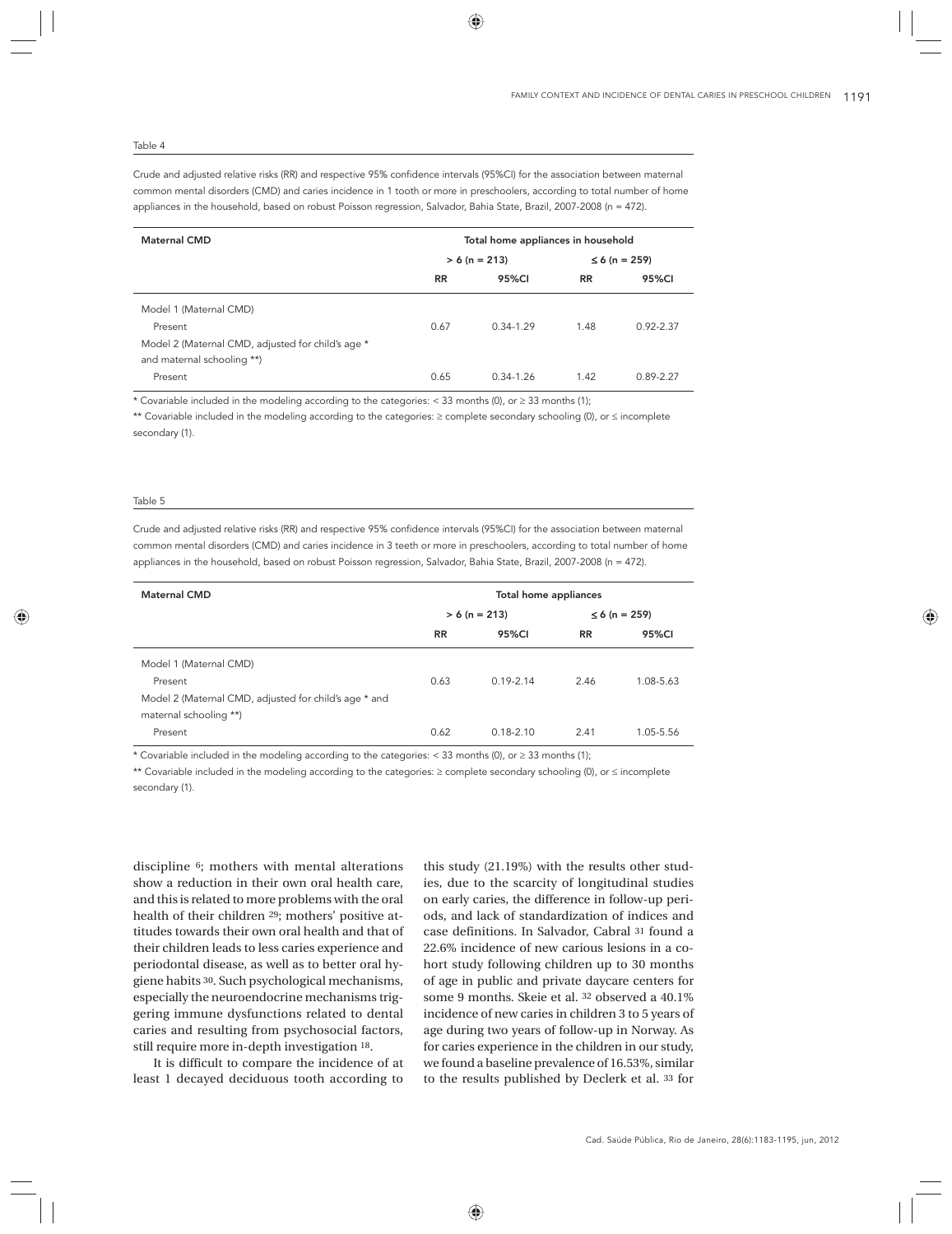Crude and adjusted relative risks (RR) and respective 95% confidence intervals (95%CI) for the association between maternal common mental disorders (CMD) and caries incidence in 3 teeth or more in preschoolers, according to daily brushing, based on robust Poisson regression. Salvador, Bahia State, Brazil, 2007-2008 (n = 472).

| <b>Maternal CMD</b>                               | Daily brushing |                       |                     |            |  |
|---------------------------------------------------|----------------|-----------------------|---------------------|------------|--|
|                                                   |                | $\ge$ twice (n = 294) | $<$ twice (n = 178) |            |  |
|                                                   | <b>RR</b>      | 95%CI                 | <b>RR</b>           | 95%CI      |  |
| Model 1 (Maternal CMD)                            |                |                       |                     |            |  |
| Present                                           | 1.04           | $0.47 - 2.31$         | 3.44                | 1.05-11.33 |  |
| Model 2 (Maternal CMD, adjusted for child's age * |                |                       |                     |            |  |
| and maternal schooling **)                        |                |                       |                     |            |  |
| Present                                           | 0.93           | $0.41 - 2.11$         | 3.44                | 1.06-11.17 |  |

\* Covariable included in the modeling according to the categories: < 33 months (0), or ≥ 33 months (1);

\*\* Covariable included in the modeling according to the categories: ≥ complete secondary schooling (0), or ≤ incomplete secondary (1).

Belgium (19.7%). In Brazil, surveys have shown more serious epidemiological situations: 27% of children 18 to 36 months of age and 60% of 5-year-olds presented caries 12; in Salvador, Bahia, 50% of children at 5 years had at least one decayed deciduous tooth 13.

The influence of distal variables such as socioeconomic conditions on the development of early dental caries has been extensively researched, and this knowledge is now well-consolidated in the literature. Thus, low maternal schooling is an important risk factor for this condition 34,35,36. Schooling is an important indicator of socioeconomic status, since it can be used for both sexes and for unemployed persons, besides displaying regular behavior over the course of life. High levels of schooling are predictors of better living conditions in general, like work and housing 34.

Family income, social class 34,35,36, and number of residents in the child's household 36 are also socioeconomic factors associated with caries in the deciduous dentition. In this study, maternal schooling and the number of residents in the household were investigated as potential modifiers of the principal association but were not proven as such. However, models were generated considering maternal schooling as a confounding variable, due to the accumulated knowledge concerning its importance for the target outcome, the child's caries incidence. However, the covariable "number of home appliances" demonstrated interaction with maternal CMD in the analyses of caries incidence, showing a positive and statistically significant association between maternal CMD and high caries risk in individuals with 6 or fewer home appliances in the household (Table 5). This finding reveals a synergism between the family's material conditions and maternal CMD, influencing the occurrence of childhood dental problems and demonstrating the distal impact of a socioeconomic indicator on the target outcome. This result also shows the importance of socioeconomic conditions for the determination of common mental disorders.

Studies indicate that the child's increasing age and male gender can increase the risk of caries 33. Likewise, the literature shows that prior history of caries is an important predictor of future carious lesions in the deciduous and permanent dentition 37. In this study, of a confirmatory nature, these factors did not appear as confounders for the target association. Even so, we presented results adjusted for the child's age, which did not differ from those obtained without adjustment (Tables 4, 5, and 6).

From the perspective of the family context, specifically behavioral attitudes, sugar-rich diet is known to be a proximal factor that directly affects the occurrence and progression of caries. The severity of caries in preschoolers is related to high sugar intake 37. Oral hygiene, brushing frequency, and age at initiation of brushing are also significant predictors of caries prevention in deciduous teeth, and there is current recognition of the role of fluoride in dentifrices for the prevention and control of caries 37.

Nocturnal nursing, regardless of the content consumed (breast milk versus formula), reported by mothers in the first data collection wave, did not represent a confounder for the association between maternal CMD and caries incidence. However, daily frequency of brushing, also re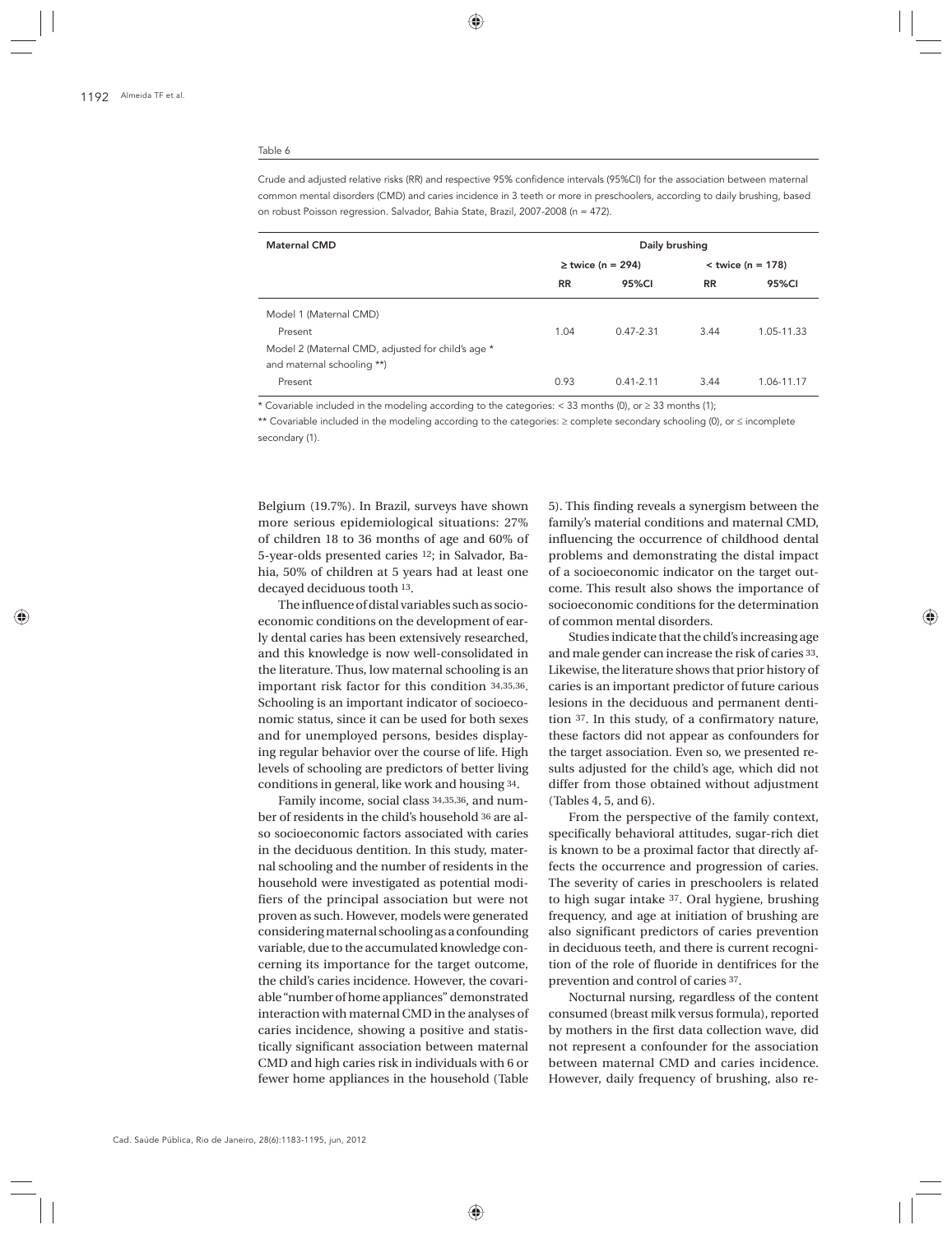ported by mothers during the interview, behaved as a modifier of this association. Maternal mental problems can interfere in their parenting capacity, in this case the children's oral hygiene, thereby increasing the risk of early caries.

Social support is one of the resources that foster quality of maternal care 4. The absence of a husband/partner can mean a stressful element for the mother, acting as a risk factor for maternal depressive symptoms 38. Presence of the husband/male partner also stimulates child development, which can be linked to the positive interference of his presence for performance of the maternal role 3. In terms of other relational characteristics in the family context, small children whose birth order is third or greater and that live with smaller children than themselves show below-average cognitive performance 3. The covariables maternal marital status and presence of siblings in the child's same age bracket did not modify the effect of the target association.

Few studies in dentistry have used a longitudinal design, especially research on preschool oral health. This study's cohort design allowed the use of incidence rates for early caries, representing one of its advantages over the majority of studies on this theme. It was thus possible to guarantee the temporal antecedence of maternal CMD in relation to the occurrence of caries. In addition, the choice of a random sample of children reduces the likelihood of selection biases in this study. The use of SRQ-20 22 as an instrument that detects mental disorders, already validated and used in population surveys, may have avoided classification errors for mothers with CMD.

The study's limitations include the final sample size, smaller than the original calculation, which may have influenced the findings. Thus, the study's power may have been insufficient to detect positive associations between maternal CMD and incidence of at least 1 new decayed tooth, or to identify confounders and other modifiers of the principal association and allow simultaneous control of the two observed effect modifiers.

## Final remarks

Early caries incidence suffers the influence of psychosocial factors, specifically maternal CMD, which interfere directly in parenting capacity in the family context. Material living conditions and behavioral attitudes related to oral health acted as mediators of this relationship in this confirmatory analysis. This reinforces the need for changes in oral health practices by health services in order to make them more comprehensive, avoiding normative educational interventions based on recommendations to adopt non-cariogenic habits, which fail to contribute effectively to changing the epidemiological situation in the pediatric population. Furthermore, mental health is a problem that merits more indepth investigation and management by primary healthcare services in Brazil, given that its effects reach not only the individual child, but also the development and health of family members, especially those that depend on caregivers with mental disorders.

#### Resumo

*Fatores psicossociais influenciam o cuidado no contexto familiar, podendo prejudicar o desenvolvimento infantil. Este trabalho teve como objetivo analisar a associação entre transtornos mentais comuns maternos e a incidência de cárie precoce em crianças na faixa etária pré-escolar, residentes em áreas cobertas pelo Estratégia Saúde da Família em Salvador, Bahia, Brasil, em um estudo de coorte. Foram examinadas 472 crianças, e suas mães foram entrevistadas, no período de 2007 a 2008. A incidência de pelo menos 1 dente cariado foi de 21,19%, enquanto 7,84% das crianças apresentaram alto risco de cárie. Os resultados após* 

*ajuste por idade da criança e escolaridade materna mostraram que transtornos mentais comuns maternos associaram-se ao alto risco de cárie em dentes decíduos (RR ajustado = 2,41, IC95%: 1,05-5,56, entre as crianças com 6 ou menos eletrodomésticos no domicílio; RR ajustado = 3,44, IC95%: 1,06-11,17, entre as que realizavam escovação menos de 2 vezes ao dia). Os problemas mentais maternos relacionam-se com o desenvolvimento da cárie em pré-escolares.*

*Família; Cárie Dentária; Pré-Escolar; Saúde Bucal*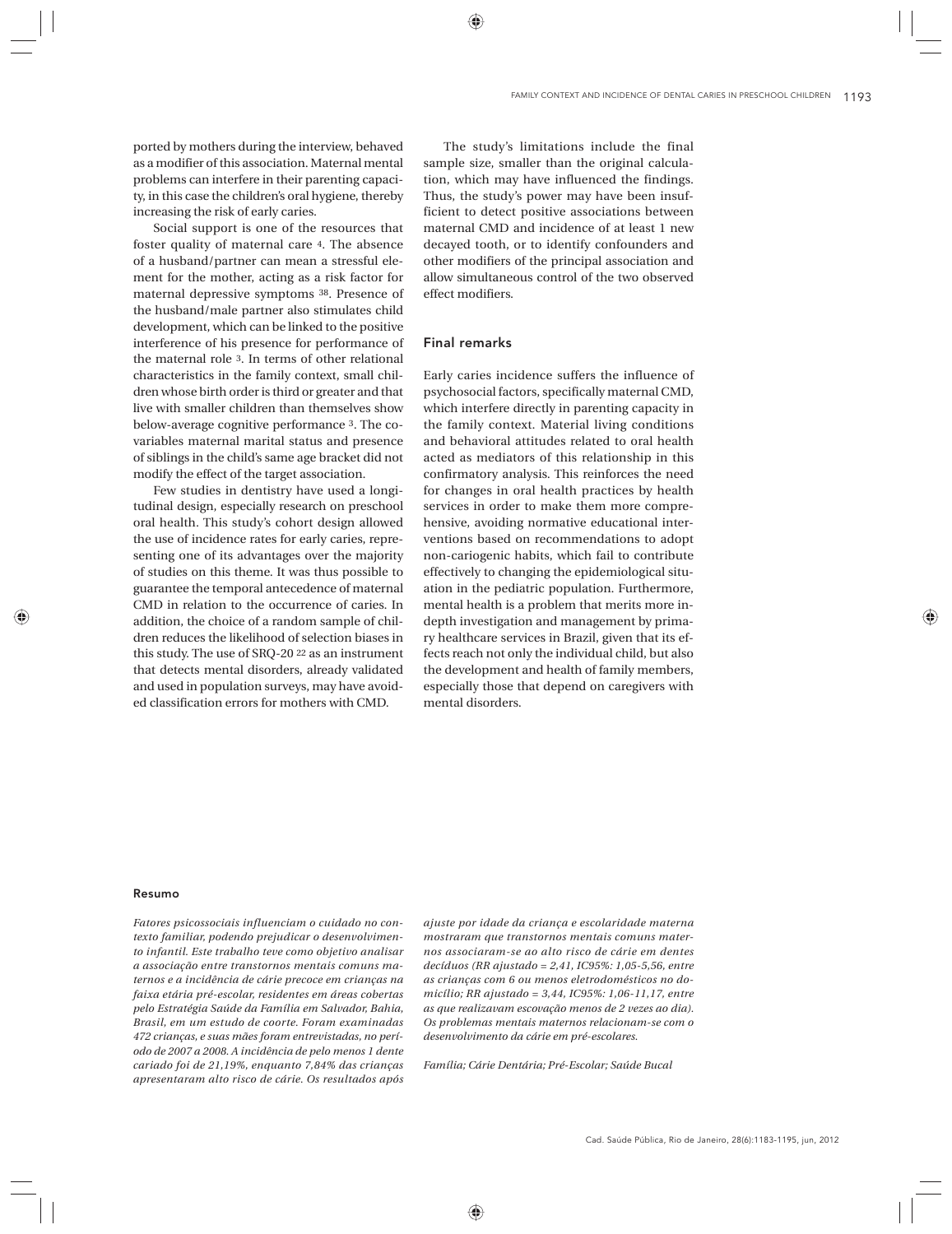# **Contributors**

T. F. Almeida, M. I. P. Vianna, M. B. B. S. Cabral, M. C. T. Cangussu, and F. R. Floriano participated in the study's conceptualization, methodology, and fieldwork and writing of the article.

#### Acknowledgments

The study was funded by FAPESB, CNPq, SECTI, and SESAB.

## References

- 1. Bronfenbrenner U. Ecology of the family as a context for human development: research perspectives. Dev Psychol 1986; 22:723-42.
- 2. Oliveira MLS, Bastos ACS. Práticas de atenção à saúde no contexto familiar: um estudo comparativo de casos. Psicol Reflex Crit 2000; 13:97-107.
- 3. Andrade AS, Santos DN, Bastos AC, Pedromônico MRM, Almeida Filho NM, Barreto ML. Ambiente familiar e desenvolvimento infantil: uma abordagem epidemiológica. Rev Saúde Pública 2005; 39:606-11.
- 4. Engle I, Menon P, Haddad I. Care and nutrition: concepts and measurement. Washington DC: International Food Policy Research Institute; 1999.
- 5. Ferriolli SHT, Marturano EM, Puntel LP. Contexto familiar e problemas de saúde mental infantil no Programa Saúde da Família. Rev Saúde Pública 2007; 41:251-9.
- 6. Kavanaugh M, Halterman JS, Montes G, Epstein M, Hightower D, Weitzman M. Maternal depressive symptoms are adversely associated with prevention practices and parenting behaviors for preschool children. Ambul Pediatr 2006; 6:32-7.
- 7. Carmo MBB, Santos DN, Amorim LDAF, Fiaccone RL, Cunha SS, Rodrigues LC, et al. Minor psychiatric disorders in mothers and asthma in children. Soc Psychiatry Epidemiol 2009; 44:416-20.
- 8. Carvalhaes MABL, Benício MHD. Capacidade materna de cuidar e desnutrição infantil. Rev Saúde Pública 2002; 36:188-97.
- 9. Maragano L, Goldbaum M, Gianini RJ, Novaes HMD, César CLG. Prevalência de transtornos mentais comuns em populações atendidas pelo Programa Saúde da Família (QUALIS) no município de São Paulo, Brasil. Cad Saúde Pública 2006; 22:1639-48.
- 10. Santos DN, Almeida-Filho N, Cruz SS, Souza SS, Santos EC, Barreto ML, et al. Mental disorders prevalence among female caregivers of children in a cohort study in Salvador, Brazil. Rev Bras Psiquiatr 2006; 28:111-7.
- 11. American Academy of Pediatric Dentistry. Policy on early childhood caries (ECC): classifications, consequences and prevention strategies. http:// www.aapd.org/media/Policies\_Guidelines/D\_ ECC.pdf (accessed on 05/May/2010).
- 12. Coordenação Nacional de Saúde Bucal, Departamento de Atenção Básica, Secretaria de Atenção à Saúde, Ministério da Saúde. Projeto SB Brasil 2003. Condições de saúde bucal da população brasileira 2002-2003. Resultados preliminares. Brasília: Ministério da Saúde; 2004.
- 13. Almeida TF, Cangussu MCT, Chaves SCL, Silva DIC, Santos SC. Condições de saúde bucal de crianças na faixa etária pré-escolar, residentes em áreas de abrangência do Programa Saúde da Família em Salvador, Bahia, Brasil. Rev Bras Saúde Matern Infant 2009; 9:147-52.